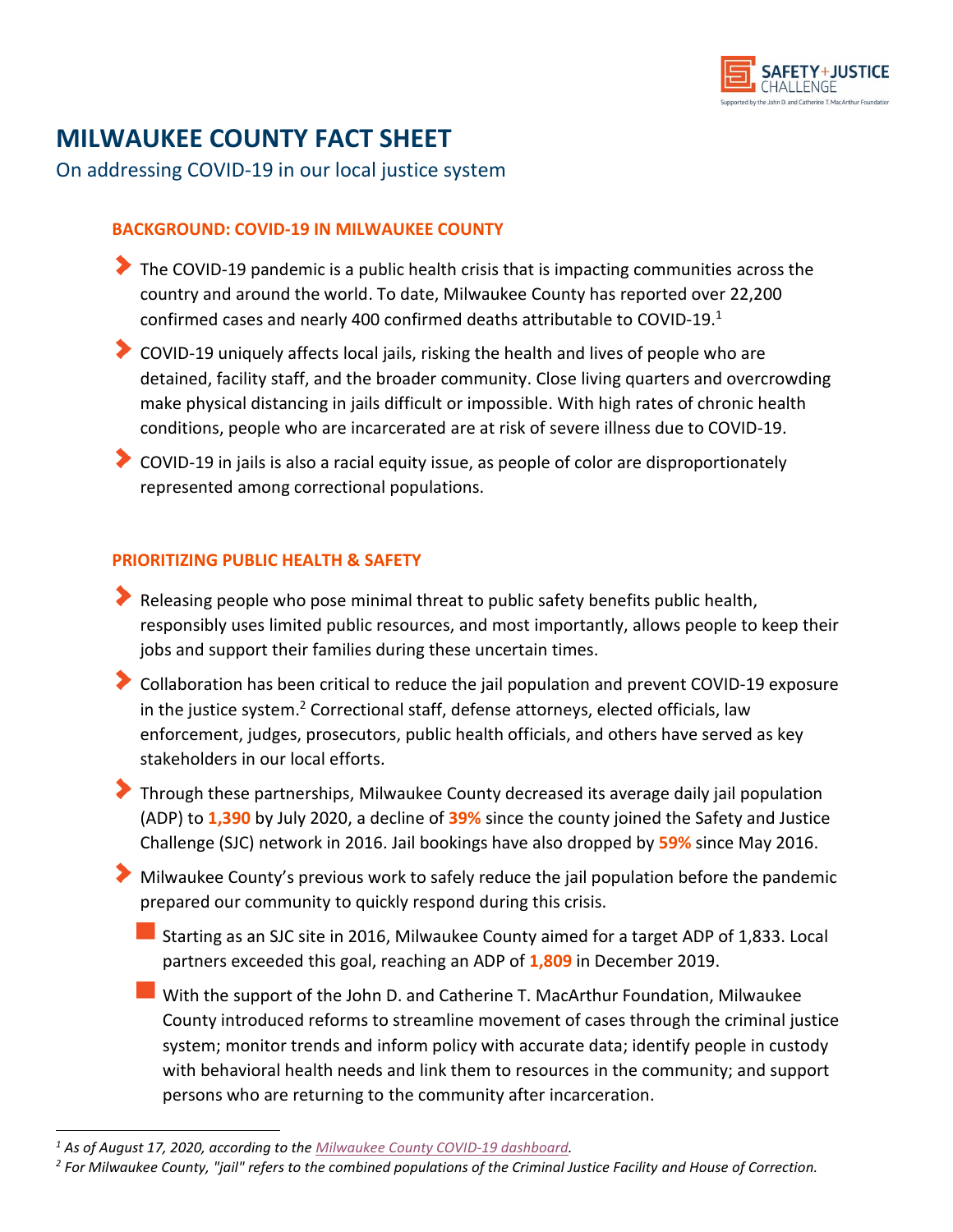

#### **RESPONSE: ADDRESSING COVID-19 IN OUR LOCAL JUSTICE SYSTEM**

- Criminal justice leaders prioritized public safety concerns, as new policies and practices were carefully implemented in response to COVID-19.
- To prevent the spread of COVID-19 and protect the health and lives of system-involved individuals and jail staff, Milwaukee County safely reduced its jail population by:
	- $\blacksquare$  Limiting jail admissions. Individuals arrested for stand-alone misdemeanors are given contact information for the Public Defender's Office and ordered to appear at a later court date. To avoid temporary holds at the county jail, stand-alone felony violations of community supervision are booked directly into Milwaukee Secure Detention Facility.
	- Reviewing who is in custody and who can be safely released. Criminal justice partners regularly review lists of individuals with pending criminal cases that are ready for immediate resolution and cases that, with a slight bail adjustment, can be safely monitored in the community, pending case resolution.
	- Using remote communication options, such as videoconferencing and telephone calls, to handle initial appearances, preliminary hearings, pretrial supervision, revocation hearings, and treatment programming.
	- Increasing the use of electronic monitoring for individuals eligible for Huber release.
	- $\blacksquare$  Scrutinizing and decreasing the use of jail as an accountability response for rule violations among individuals on community supervision.
	- Connecting with local health departments to align with public health guidance in the House of Correction (HOC) and the Criminal Justice Facility (CJF). This includes working with the Milwaukee Health Department and public health consultants to launch internal contact tracing protocols and point-of-care testing in CJF.
	- Reserving quarantine space at HOC and CJF to treat individuals in custody who test positive for COVID-19 or are symptomatic.
	- **Partnering with FEMA, the State of Wisconsin, and the U.S. Army Corps of Engineers to** build a 120-bed alternative care facility to quarantine individuals in custody who test positive for COVID-19 and provide stepped-up medical care to symptomatic patients.
	- Reducing housing unit capacity at HOC and maintaining single-occupant cells at CJF.
	- $\blacksquare$  Testing new admittees to the county jail. HOC imposes a 14-day quarantine for new admittees; CJF follows a phased housing strategy to separate new admittees from longer-term residents.
	- Taking temperatures of HOC and CJF staff, volunteers, and persons in custody assigned to a working detail before assuming their posts. Volunteers must provide proof of a negative COVID-19 test to access HOC.